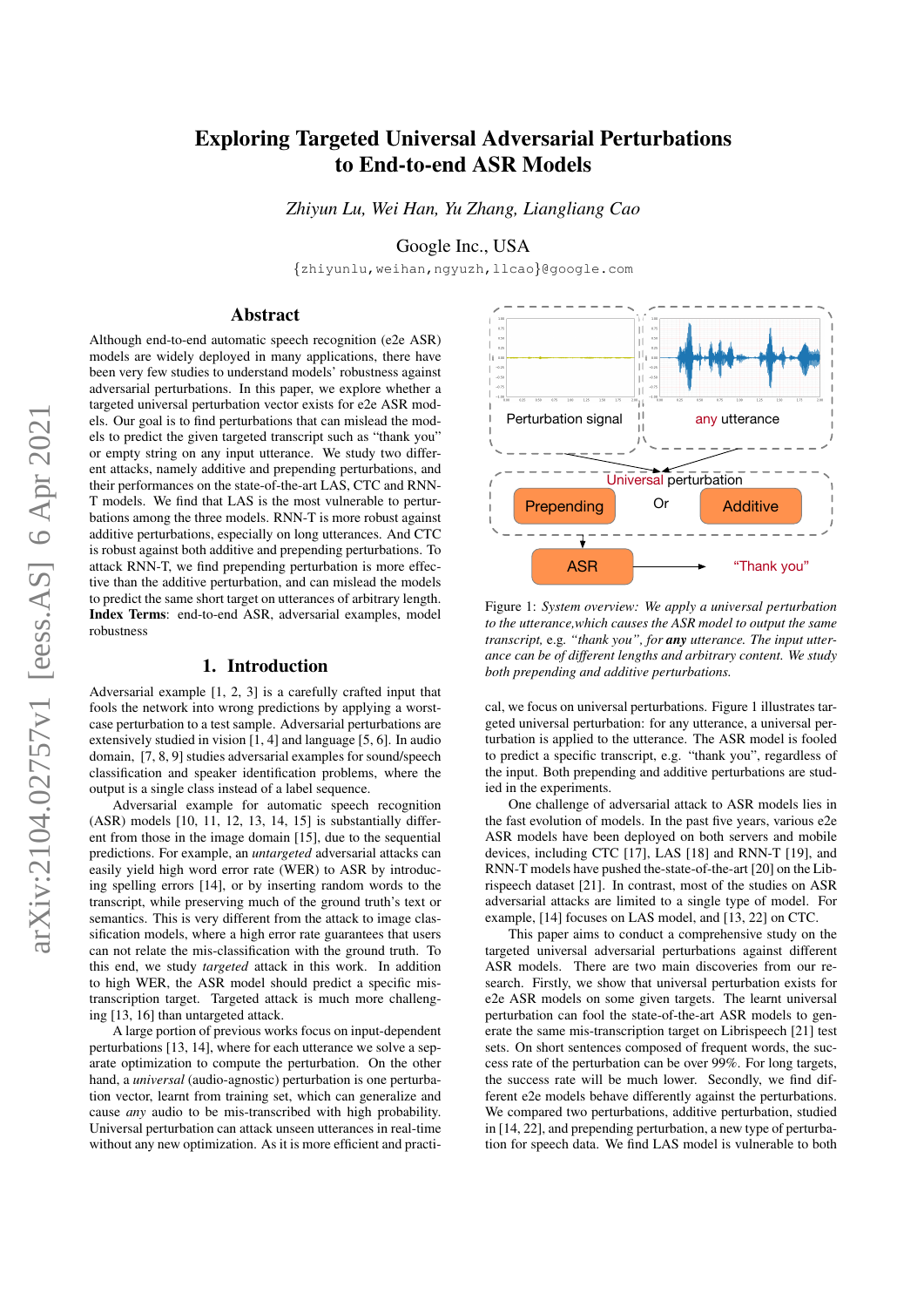additive and prepending perturbations, while RNN-T is more robust against additive perturbation but becomes vulnerable to prepending perturbations. For a state-of-the-art RNN-T model trained from Librispeech, we can append a 4 seconds long audio clip to utterances of arbitrary lengths, and the ASR model would always generate the same wrong predictions. Lastly, CTC is robust against both perturbations. Note that our work is not concerned about the imperceptibility of the perturbation, as motivated in [23].

This paper is organized as follows: § 2 introduces the learning framework of the target universal perturbation. In § 3 we describe the data as well as the evaluation metrics of the experimental study. Extensive experiments on different e2e models are discussed in § 4, and § 5 concludes the paper.

## 2. Method

We formally define the targeted universal perturbation problem in § 2.1, and discuss the perturbation function in § 2.2. Lastly we provide the architecture details of the e2e models used in the empirical study in § 2.3.

#### 2.1. Targeted universal adversarial perturbation

ASR is a model the predicts a text sequence given an input utterance. Define  $\mathbf{x} = [x_1, \dots, x_T]$  as the input sequence, and  $\delta = [\delta_1, \ldots, \delta_S]$  as the perturbation sequence, where S and  $T$  are the sequence lengths. We denote the perturbed input as  $\mathcal{T}(\delta, x)$ , which applies perturbation  $\delta$  to x through operation T. We will discuss the form of  $\mathcal{T}(\delta, x)$  in next section. The text sequence is denoted as y. For an input-output pair  $(x, y)$ , we denote the loss of the ASR model as  $\ell(x, y)$ . Here we ignore the dependency on model parameters for brevity since the parameters are fixed in the attack problem. Note  $\ell$  is different for different models: cross-entropy for attention model, RNN-T loss for RNN-T model, and CTC loss for CTC model.

For targeted perturbation, we specify a mis-transcription  $y'$ . Our goal is to find a universal perturbation  $\delta$  that can attack the ASR system to output  $y'$  for any utterances  $x$ , drawn from some distribution or dataset  $D$ . Mathematically a sufficient condition is that  $\ell(\mathcal{T}(\delta, x), y')$  is small across all samples  $\forall x \in \mathcal{D}$ . Therefore the targeted audio-agnostic adversarial attack can be formulated as the following optimization problem

$$
\min_{\boldsymbol{\delta}} \sum_{x \in \mathcal{D}} \ell(\mathcal{T}(\boldsymbol{\delta}, \boldsymbol{x}), y'), \quad \text{s.t. } \|\boldsymbol{\delta}\|_{\infty} < \epsilon,\tag{1}
$$

where  $\epsilon$  is the maximum allowed  $L_{\infty}$  norm of the perturbation, following [14, 13, 22]. Since we are not concerned about imperceptibility in this work, we choose  $\epsilon$  to be  $2^{15}$ , the signal range for a 16-bit PCM format audio, for most of the experiments. While more sophisticated loss functions specific to architectures are possible, like the one discussed in  $[13]$ , we try to keep a simple and unified framework that works for all models in this study. We solve the minimization problem by stochastic gradient descent.

### 2.2. Perturbation  $\mathcal{T}(\delta, x)$

While perturbation on the frequency domain is possible, we focus on generating adversarial perturbations in the audiodomain.

Additive perturbation. This is the perturbation studied in previous works [7, 13, 14]. It is a direct adaptation of image perturbation [4] to audio domain.  $\delta$  is truncated or padded with 0 to the same length of  $x$  and then added to  $x$ . Formally,

Table 1: *Number of parameters and WERs on Librispeech test sets of e2e ASR models. The last column shows the WER of the test sets with 4 seconds of silence prepended to each utterance. It serves as an baseline for the prepending perturbation.*

| model |                | WER           | WER pp-4s     |
|-------|----------------|---------------|---------------|
|       | # params $(M)$ | clean / other | clean / other |
| LAS   | 10.3           | 4.9/7.9       | 11.9/13.8     |
| RNN-T | 10.4           | 2.6/6.4       | 4.5/9.3       |
| CTC.  | 8 Q            | 3.6/8.7       | 3.6/8.8       |

$$
\mathcal{T}(\boldsymbol{\delta}, \boldsymbol{x}) = [x_1 + \bar{\delta}_1, x_2 + \bar{\delta}_2, \dots, x_T + \bar{\delta}_T], \qquad (2)
$$

where  $\bar{\delta}_t = \delta_t$  when  $t \leq S$ , and 0 otherwise.

Prepending perturbation. We propose a new adversarial perturbation, observing that speech is of sequential nature and that the input is of variable length. Prepending perturbation is defined as

$$
\mathcal{T}(\boldsymbol{\delta}, \boldsymbol{x}) = [\delta_1, \dots, \delta_S, x_1, \dots, x_T]. \tag{3}
$$

where  $\delta$  is concatenated before x. Note that prepending perturbation does not contaminate the utterance at all except that the model runs for a few steps with  $\delta$  as input before seeing x. This perturbation attacks e2e models' causal stability, while additive perturbation measures the networks' additive stability [1].

#### 2.3. Models

We focus on the e2e ASR models, and study three most popular architectures: RNN-T [19], attention model [18], and CTC [17]. For RNN-T model, we use the state-of-the-art Conformer (small) model introduced in [20]. It has an encoder of 16 layers conformer blocks of 144 dimensions, and a single LSTM layer decoder with 1024 hidden units and a 640 units projection layer. The joint network has 640 units. For attention model, we use the same encoder and decoder as in the RNN-T model, and with a multi-head attention of 4 heads and hidden size 288. For CTC model, the encoder is the same as RNN-T, but the decoder is a simple projection layer of dimension 1024. For all three models, we extracted 80-channel filterbanks features computed from a 25ms window with a stride of 10ms. The tokenizer is a 1k word-piece model built from LibriSpeech960h. We use SpecAugment [24] during training. Please refer to [20] for more details about the training hyper-parameters. All models and the attack are implemented and trained with Lingvo toolkit [25]. The number of parameters in the model and the WERs on Librispeech test-clean and test-other sets are given in Table 1. To provide a baseline for the prepending perturbation, we report the WER of the test sets with 4 seconds of silence (numerical 0) prepended to each utterance in the last column.

# 3. Experimental Setup

### 3.1. Dataset

LibriSpeech960h dataset [21] is used to train the perturbations as well as the e2e ASR models (see § 2.3) in our experiments. It is a corpus of 16KHz English speech from audiobooks. The training set has 281,241 utterances. We report the attack results on Librispeech test-clean and test-other sets, which contain 2620 and 2939 utterances respectively.

Throughout our experiments, the perturbation is of 4 seconds long, for both additive and prepending types. For the at-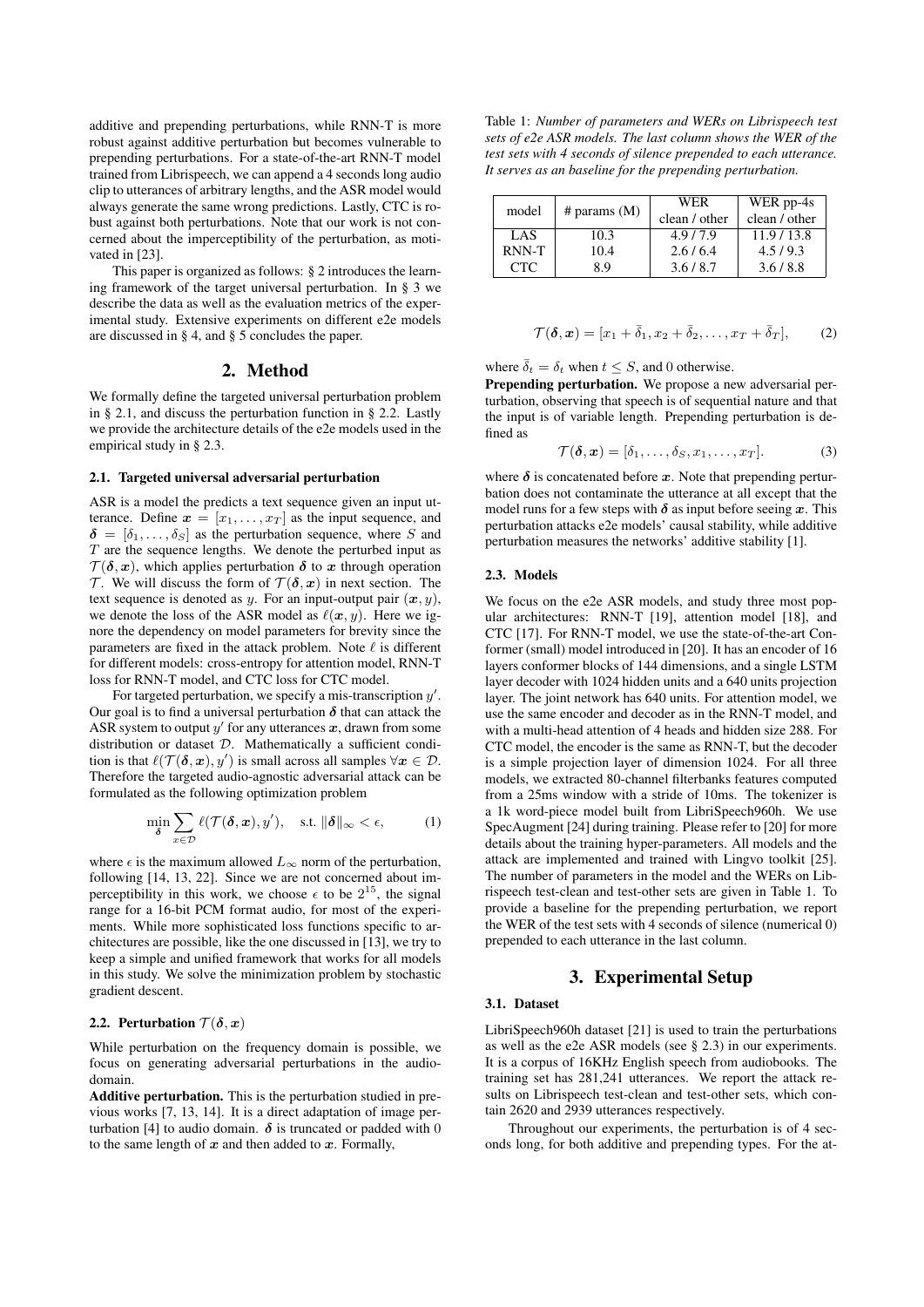Table 2: *Attack results of 4 seconds additive perturbation on different models. LAS model can be attacked with almost 100% accuracy. RNN-T and CTC models are more robust.*

| target $y'$ | model      | $dB \downarrow$ | success $(\%)$ $\uparrow$ |
|-------------|------------|-----------------|---------------------------|
|             | LAS        | $-7.69/ -6.82$  | 99.35/99.66               |
| Ø           | RNN-T      | 6.00 / 6.87     | 14.66 / 19.02             |
|             | <b>CTC</b> | 6.00 / 6.87     | 3.28/4.80                 |
|             | LAS        | $-0.55/0.32$    | 98.74 / 99.52             |
| "thank you" | RNN-T      | 6.00 / 6.87     | 1.85/2.75                 |
|             | <b>CTC</b> | 6.00 / 6.87     | 0.00 / 0.00               |

tack optimization<sup>1</sup>, we use Adam [26] optimizer. The learning rate is 1.0 for the first 50k steps, and exponentially decays after 50k steps. The batch size is 1024. We set the the perturbation max norm constraint  $\epsilon$  in Eq. (1) to be  $2^{15}$ , which is the signal range for a 16-bit PCM format audio, if not otherwise specified. Our main focus is to study the feasibility of universal perturbation, similar as in [23], and imperceptibility is not our concern.

### 3.2. Evaluation metrics

To evaluate the performance of the targeted attack, following existing works [13, 14] we report, (1) Success rate (sentencelevel accuracy):  $N_s/N$  where  $N_s$  is the number of audios that are transcribed as  $y'$ , and N is the total number of audios in the test set; (2) Distortion: We quantify the relative loudness of the perturbation  $\delta$  with respect to the original audio x in decibels (dB):  $D(\delta, x) = dB(\delta) - dB(x)$  where  $dB(x) =$  $20 \log_{10}(\max_t(x_t))$ . The success rate is the higher the better, while the distortion is the lower the better.

# 4. Experimental Results

There are three variables that determine a targeted attack: the perturbation (see § 2.2), the model architecture (see § 2.3), and the mis-transcription target  $y'$ . In the experiment study, we try to answer the following questions: (a) which ASR model is vulnerable to targeted attacks; (b) what perturbation  $T$  is effective to attack ASR models; (c) what mis-transcription  $y'$  is more likely to be attacked. To answer (a), we attack three models under additive perturbation and prepending perturbation in § 4.1 and § 4.2 respectively. Contrasting results in § 4.1 and § 4.2 answers question (b). We vary different transcripts in § 4.3 for question (c). Lastly we experiment with different max-nrom constraints in § 4.4 and discuss baselines in § 4.5.

### 4.1. Attack with additive perturbation

Table 2 shows the attack results of 4 second additive perturbation across three models. For both targets empty string  $(\emptyset)$  and "thank you", LAS model achieves almost 100% success with relatively small perturbation. The failure of LAS comes from that the attention is fooled to only focus on the beginning of the speech where the perturbation is applied and ignores the rest of the speech, thus generates the wrong target transcript. See Fig. 2 for an illustration.

However, when the decoder is time-synchronous, *i.e*. RNN-T and CTC, the attack is less successful. Despite a very large perturbation magnitude, the success rate of RNN-T is less than 20% for empty target ∅, and less than 3% for "thank you" tar-



Figure 2: *Heatmap of the attention probability of a perturbed input example on LAS. The x-axis is the encoder frame, and the y-axis is the output token. The attention only focuses on* the beginning of the utterance. It quickly emits the target y' *and EOS, and skips the rest of the frames. The attention is the culprit for LAS vulnerability under adversarial perturbations.*



Figure 3: *Attack success rate across different length of utter*ances. The model is RNN-T and the target is  $y' = \emptyset$ . The per*turbations are 4 seconds long. For additive perturbation, the success rate drops significantly when the length of the utterance is longer than the perturbation. For prepending perturbation, the success rate is relatively uniform across different lengths.*

get. The success rate of CTC is less than 6% for  $\varnothing$ , and 0% for "thank you". The reason is that it is challenging to attack arbitrary length utterance by adding a fixed length perturbation. When the utterance is longer than the added perturbation, it is hard to alter the output of those clean speech frames for RNN-T and CTC decoders. To verify this, we plot the attack success rate across different utterance lengths for RNN-T model in Fig. 3 (a). The target is  $\varnothing$ . We can see that the success rate drops significantly when  $x$  is longer than 4 seconds, which is the length of the perturbation.

#### 4.2. Attack with prepending perturbation

Before we present the attack results, please see the last column of Table 1 for the WER of a simple baseline, which pads 4 seconds of silence (numerical 0) before the utterance. We can see that CTC model is stable with respect to the silence padding. There are some WER degration on RNN-T and LAS, but silence padding does not fail the ASR for most of the time.

In Table 4, we show the attack results of prepending perturbation. Again for both targets ∅ and "thank you", LAS model achieves almost 100% success. The perturbation magnitude of prepending perturbation is smaller than that of additive perturbation, when we compare the first row of Table 4 and Table 2.

On RNN-T model, prepending perturbation achieves higher success rate with smaller perturbation magnitude, compared to additive perturbation in Table 2. And if we plot out the attack success rate across different utterance lengths, it is almost uniform across different lengths as seen in Fig. 3 (b). We hypothesize that prepending perturbation leverages a different failure mode than the additive instability in RNN-T model. By prepending the perturbation, we let the decoder runs into bad RNN states and fail the alignment in RNN-T. It makes the attack agnostic to the length of the utterance.

<sup>&</sup>lt;sup>1</sup>We did not encounter small gradient issue after properly tuning the batch size, thus the vanilla SGD is preferred over the Fast Gradient Sign Method [2] variant for simplicity.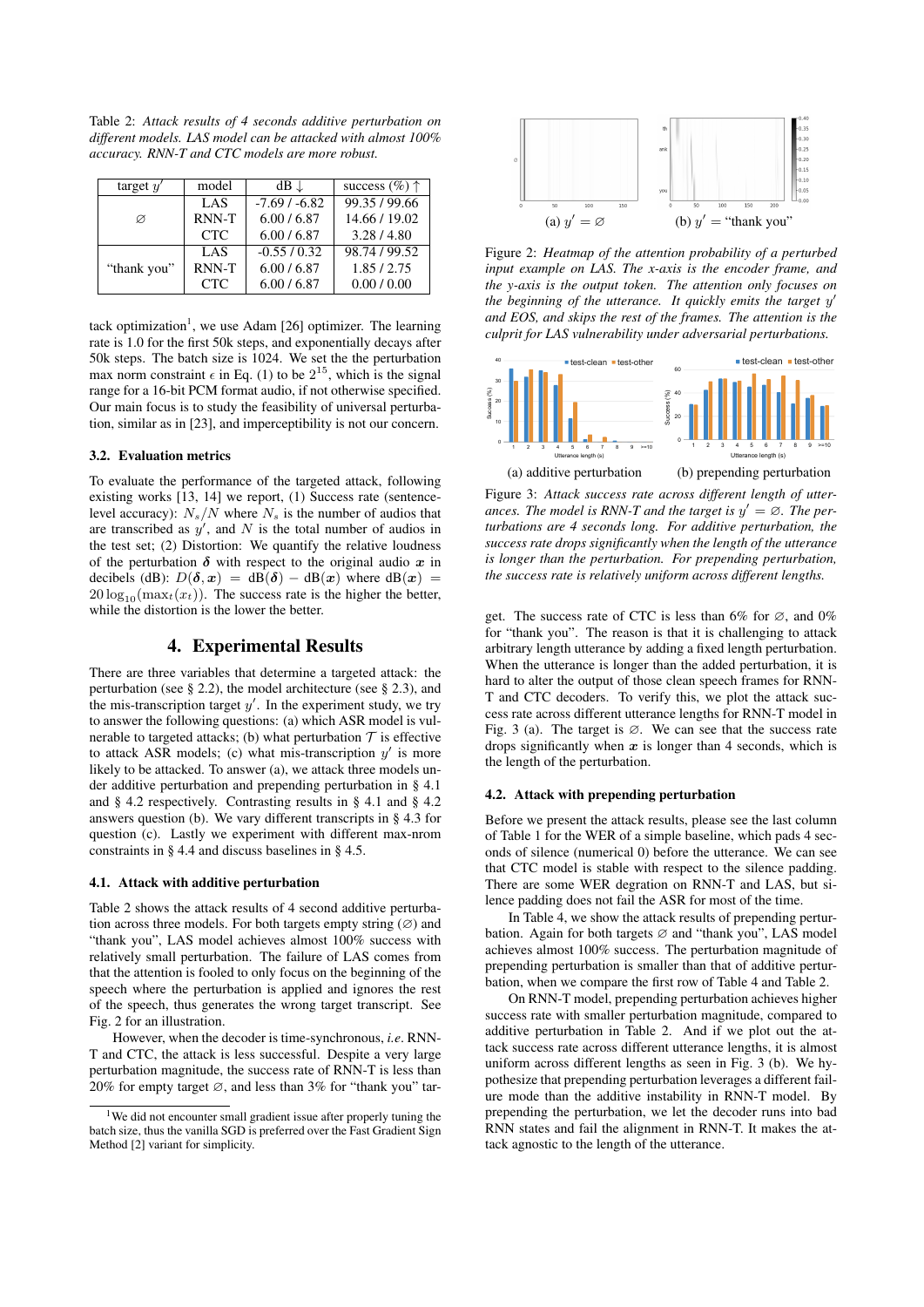Table 3: *Example ASR output of untargeted attack of 4 seconds additive perturbation on LAS. The bold part shows that untargeted attack can keep the same text from ground truth in the prediction, despite high WER.*

| Hyp: | and but martha and his<br>wife's rather planted with | himself | for the first of the | better  |      | deserts of <b>anything else he said</b> |
|------|------------------------------------------------------|---------|----------------------|---------|------|-----------------------------------------|
| Ref: | i really liked that account of                       | himself |                      | better  | than | anything else he said                   |
| Err: | ins/del                                              | correct | <i><b>ins</b></i>    | correct | sub  | correct                                 |

Table 4: *Attack results of 4 seconds prepending perturbation on different models. Prepending perturbation is more effective than additive perturbation in terms of success rate and distortion on both LAS and RNN-T.*

| target $y'$ | model      | $dB \downarrow$  | success $(\%)$ $\uparrow$ |
|-------------|------------|------------------|---------------------------|
|             | LAS        | $-30.86/ -29.99$ | 99.54 / 99.39             |
| Ø           | RNN-T      | $-3.51 / -2.64$  | 41.18/47.43               |
|             | <b>CTC</b> | $-4.72/ -3.85$   | 1.26/0.99                 |
|             | LAS        | $-23.52/ -22.65$ | 99.92/99.93               |
| "thank you" | RNN-T      | $-0.24/0.63$     | 35.65/37.80               |
|             | <b>CTC</b> | $-0.27/0.60$     | 0.00 / 0.07               |

Table 5: *Comparing different target with prepending perturbation on LAS. The shorter the transcript, and the more frequent the words, the easier the attack can succeed.*

| target $y'$          | $dB \downarrow$   | success $(\%)$ $\uparrow$ |
|----------------------|-------------------|---------------------------|
|                      | $-30.86/ -29.99$  | 99.54 / 99.39             |
| "hello"              | $-23.58/ -22.71$  | 99.77 / 100.00            |
| "thank you"          | $-23.52/ -22.65$  | 99.92/99.93               |
| "carepe diem"        | $-11.25/ -10.38$  | 95.69 / 92.04             |
| "to be or not to be" | $-18.11 / -17.24$ | 66.87/71.76               |

Lastly, CTC model is robust to the prepending attack due to the conditional independence modeling assumption.

#### 4.3. Attack results on more mis-transcript targets

In Table 5, we discuss the results of different targets  $y'$  with prepending perturbation on LAS. We choose LAS as the model and prepending perturbation because they are relatively "easier" to learn, according to results from Table 2 and 4. As can be seen from Table 5, the general trend is that the success rate drops when  $y'$  gets longer, like "to be or no to be", and when  $y'$ consists of less frequent words, like "carpe diem" in Latin. It is worth mentioning that the learnt perturbation contains phonetic similar sound as the ones of the target  $y'$ .

When the target  $y'$  is long, it is hard to be attacked. For example, "to be or no to be that is the question" achieves 1.57% and 2.01% attack accuracy on test-clean and test-other sets, and "the gods had condemned sisyphus to ceaselessly rolling a rock to the top of a mountain whence the stone would fall back of its own weight" achieves 0% accuracy on both test sets. Similar observation is discussed for per-utterance targeted attack [13].

#### 4.4. Attack results under different max-norm constraints

Lastly, we vary the max norm constraint  $\epsilon$  and report the attack results. In Table 6, we can see that the success rate drops when the  $\epsilon$  gets smaller.

#### 4.5. Comparing with other adversarial attacks

In this section, we briefly compare our study with two existing works [14, 22]. Note that this paper studies a different problem from theirs, since the perturbation is input-agnostic as well as targeted. In addition, we experiment with both additive and

Table 6: *Attack results under different max-norm constraints. The perturbation is 4 second prepending perturbation, and the model is RNN-T. The success rate drops when*  $\epsilon$  become smaller.

| $\ \boldsymbol{\delta}\ _{\infty}$ | $dB \downarrow$  | success $(\%)$ $\uparrow$ |
|------------------------------------|------------------|---------------------------|
| $2^{15}$                           | $-3.51/ -2.64$   | 41.18/47.43               |
| 4000                               | $-12.25/ -11.38$ | 28.63/31.30               |
| 2000                               | $-18.25/ -17.38$ | 3.32/3.74                 |

prepending perturbations, while [14, 22] are limited to additive perturbations. However, it would be intuitive to compare different attacks and discuss why their method cannot solve the universal targeted perturbation problem.

Targeted per-utterance perturbation. [14] solves  $\min_{\delta} \ell(\mathcal{T}(\delta, x), y'),$  s.t.  $\|\delta\|_{\infty} < \epsilon$ , for a  $(x, y')$  utterance-text pair<sup>2</sup>. We randomly pick 5 utterances from the Librispeech100h clean training set to learn 5 additive perturbations on LAS, which is the same length as its corresponding training utterance. The target is empty string. However, for the perturbation trained from a single utterance, the success rates on test-clean is  $0.7\% \pm 0.7\%$  and test-other  $2.7\% \pm 3.7\%$ , averaging over the 5 perturbations. It shows that the perturbation optimized for one utterance can hardly generalize to other unseen utterances.

Untargeted universal perturbation. [22] studies universal perturbation for *untargeted* attack. The loss is  $\max_{\boldsymbol{\delta}} \sum \ell(\mathcal{T}(\boldsymbol{\delta}, \boldsymbol{x}), y), \text{s.t. } \|\boldsymbol{\delta}\|_{\infty} < \epsilon, \text{ where } y \text{ is the ground-}$  $x \in \mathcal{D}$ 

truth transcription. The goal is to find a perturbation that maximally deviates the predictions from the ground-truth, but the error is not specified. We implement their universal attack on Librispeech960h. The WERs in percentage (%) on test-clean/testother for 3 models are: LAS 76.0/100.5, RNN-T 87.5/100.6, and CTC 106.1/121.2. Table. 3 shows an example of such attack. Despite high WER, the predictions on the untargeted perturbation oftentimes preserves some of the ground truth's texts. In contrast, our targeted attack will keep no words from the original ground-truth, and hence is more surprising from the optimization perspective.

# 5. Conclusion

In this work, we study the problem of targeted universal adversarial perturbations. We compare the performance of both additive and prepending perturbations against three state-of-the-art e2e ASR models, and suggest that targeted universal attacks exist for both LAS and RNN-T, but not for CTC models. Our future work is to develop more robust e2e models based on the lessons learnt from this study.

<sup>2</sup>For simplicity, here we omit the irrelevant optimization over the imperceptibility and robustness of the perturbation.